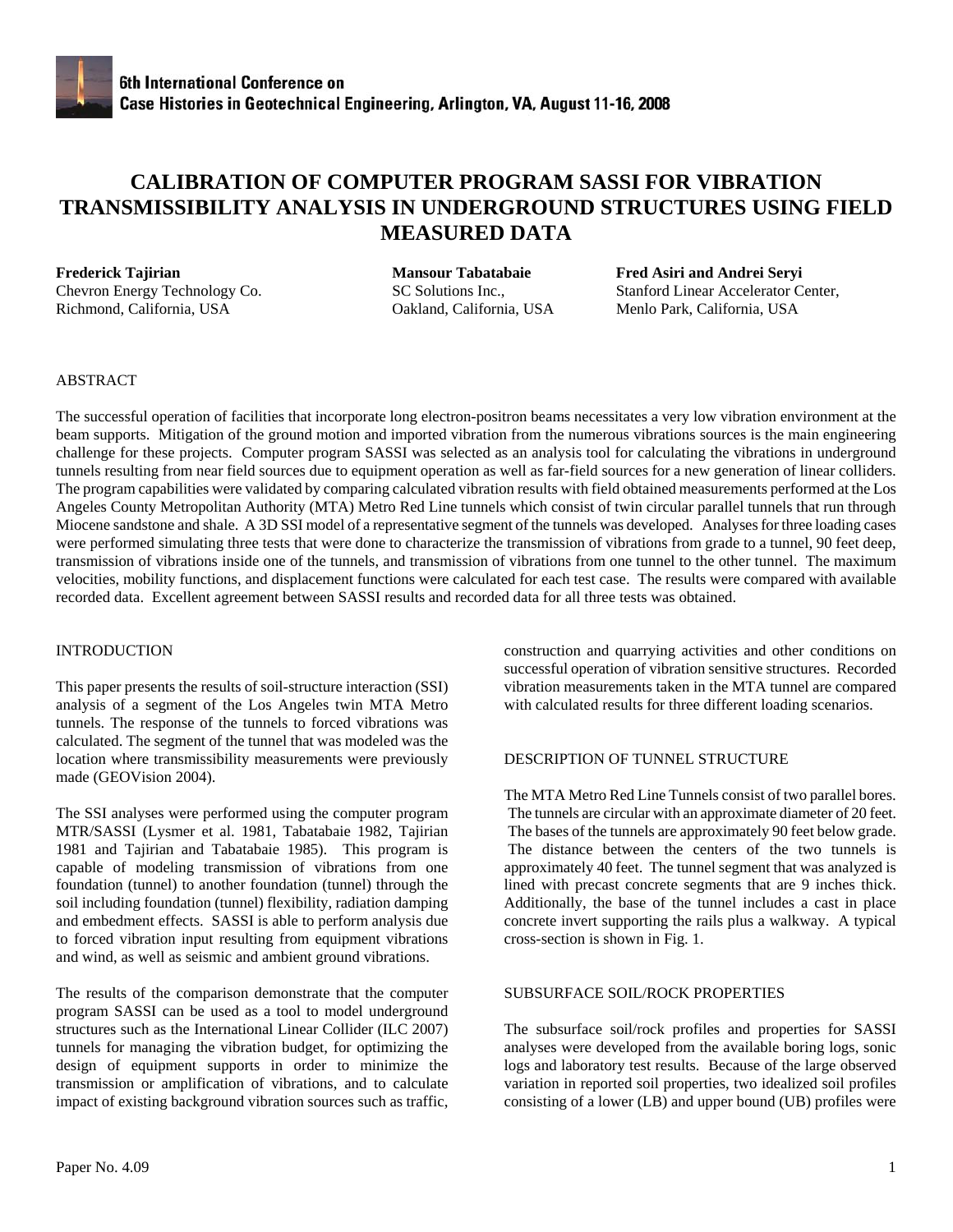developed for the SASSI analyses.

The boring logs indicate that a thick layer of soil deposit overlying rock formation underlies the test site. The top soil layer is estimated to be about 20 feet thick and consists primarily of a thick layer of alluvium deposit. The water table is reported at approximately 12 feet below ground surface. The top soil layer is underlain by a rock formation called the Upper Topanga Formation. The properties used in the analysis are summarized in Table 1. Where ranges are defined, the lower value was assigned to the top of the layer, and the higher value was assigned to the bottom of the layer and values in between were obtained from linear interpolation.



*Fig. 1. Typical Tunnel Section.* 

| Table 1. Site Properties |  |
|--------------------------|--|
|--------------------------|--|

|                                 | Densit | Poison's      | <b>Shear Wave Velocity</b> |                 |
|---------------------------------|--------|---------------|----------------------------|-----------------|
|                                 | y      | Ratio         | (fps)                      |                 |
|                                 | (PCF)  |               | LB                         | UB              |
| Top Soil Layer<br>$0-12$ ft     | 120    | 0.33          | 650-690                    | 850-895         |
| Top Soil Layer<br>$12-20$ ft    | 120    | $0.47 - 0.49$ | 690-850                    | 895-1,050       |
| Upper<br>Topanga<br>$20-180$ ft | 130    | 0.35          | 3,000                      | 3,800           |
| Upper<br>Topanga<br>180-200 ft  | 130    | 0.35          | $3,000-$<br>6.730          | 3,800-<br>8,650 |
| Upper<br>Topanga<br>$>200$ ft   | 140    | 0.35          | 6,730                      | 8,650           |

## SASSI MODEL

# Tunnel Finite Element Model

Because the two parallel MTA tunnels are identical, advantage was taken of geometrical symmetry by modeling only one quarter of the total model to reduce the computational effort in SASSI. The symmetric and anti-symmetric solutions were obtained separately and then combined to obtain the exact solution of the total system (both tunnels). For this approach to work it is assumed that the two tunnels have the same dimensions and structural properties and the forcing function is located on the plane of geometrical symmetry. In the SASSI procedure, the site is modeled as a layered system over halfspace while the tunnel components are modeled using finite elements. Excavated rock is modeled with three-dimensional solid finite elements. The stiffness and mass of these elements are subtracted from the layered medium and result in a rectangular cavity that is 20 ft. by 20 ft. and 250 ft. long. The properties of the excavated rock elements are equal to the rock properties defined in Table 1 for LB and UB rock at a depth of 70 to 90 feet. A total of 800 cube elements with 5 ft. side dimensions are used. The element dimensions are selected to transmit waves up to 100 Hz. In order to model a circular excavation in the rock, the rectangular excavation described above is backfilled with rock solid elements. These elements have identical properties to the excavated rock elements. The addition of these elements will result in a cylindrical excavated body with a diameter of 20 ft. and a length of 250 ft. The concrete tunnel invert was modeled with 200 solid elements. The concrete tunnel liner was modeled with 800 four node flat plate elements. The liner was assumed to be 0.88 ft. thick. The concrete properties used are summarized in Table 2. The SASSI model is shown in Fig. 2 and Fig. 3. The figures show the two planes of symmetry that allowed modeling a ¼ of a single tunnel.

Table 2. Concrete Properties

| Young's Modulus (psf) | $5.2x10^{8}$ |
|-----------------------|--------------|
| Poisson's Ratio       | 0.17         |
| Density (pcf)         | 150          |
| Damping Ratio (%)     | 1 ∩          |

### Input Force

Five different ambient and forced vibration tests were carried out by GEOVision. The purpose of these five test types was to gather different vibration transmission information into, along, between, and out of the twin tunnels. For the SASSI analyses described in this paper, information from the following three tests was used:

- GEOVision Test No. 2 Controlled source at grade and measurement at grade and in Tunnel A.
- GEOVision Test No. 3 Controlled source and measurements in Tunnel A.
- GEOVision Test No. 4 Controlled source in Tunnel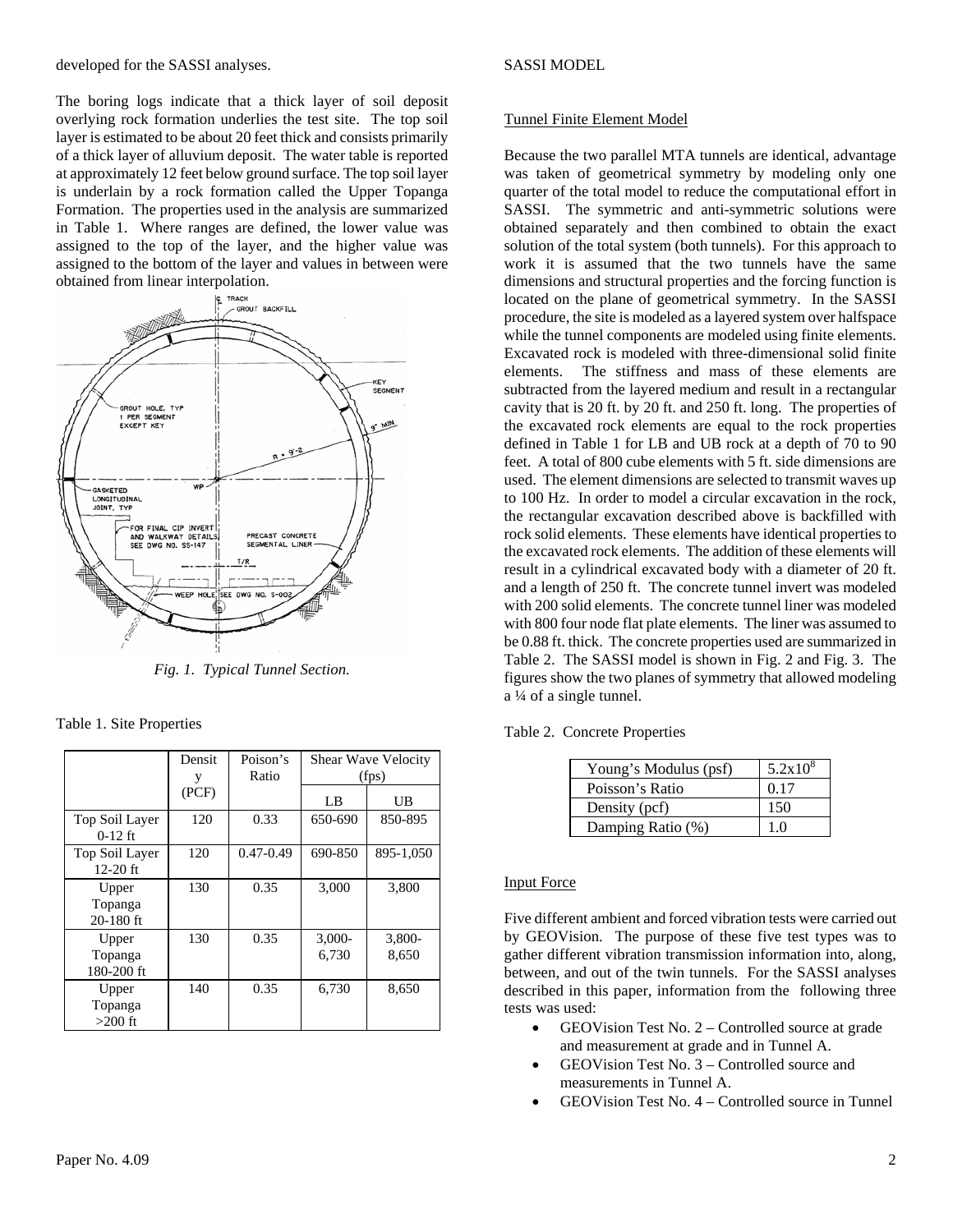

*Fig. 2. SASSI Model, Showing 1st Plane of Symmetry* 



*Fig. 3. SASSI Model, Showing 2nd Plane of Symmetry* 

# ANALYSIS CASES AND RESULTS

The controlled vibration source consisted of a Bison Model EWG accelerated weight drop consisting of a steel weight of 220 lb (GEOVision 2004). The weight was accelerated by large rubber bands in tension. A 500-g piezoelectric accelerometer was fixed to the mass to directly measure the force impulse transmitted to the ground.

# Test No. 2 Source at Grade

The purpose of Test 2 was to measure the transmission of vibrations from the ground surface to the tunnel. The weight drop was applied at the surface above Tunnel A. An array of sensors was placed in Tunnel A to measure the vibration response. A force time history was calculated by multiplying the measured acceleration by the hammer weight. The recorded force time history for Test No. 2 for ten weight drops is shown in Fig. 4 (Nigbor 2004a). The force time history associated with the seventh pulse, shown in Fig. 5 was applied to the SASSI model as shown in Fig. 6. Dynamic response was calculated at several nodes located at grade and along the length of Tunnel A.

 Figure 7 compares the computed peak vertical velocities from SASSI for the lower bound and upper bound soil profiles with the recorded peak velocities. Note that at grade peak velocities were recorded at 20 ft. from the source and in Tunnel A at 0, 100, and 200 feet longitudinally from a point located directly below the source. It can be seen from Fig. 7 that there is excellent agreement between the computed and measured velocities at grade and good agreement in Tunnel A. The calculated velocities in the tunnel are about 40 percent higher when using the LB results. Figure 8 compares the calculated mobility for LB site with measured mobility at two points. The first point is located at grade 20 feet from the source and the second point is in Tunnel A 0 ft. from the source plane. The calculated and measured mobilities are in good agreement.



*Fig. 4. Test 2 Recorded Force Time History for Ten Drops* 



*Fig. 5. Test 2 SASSI Input Force Time History*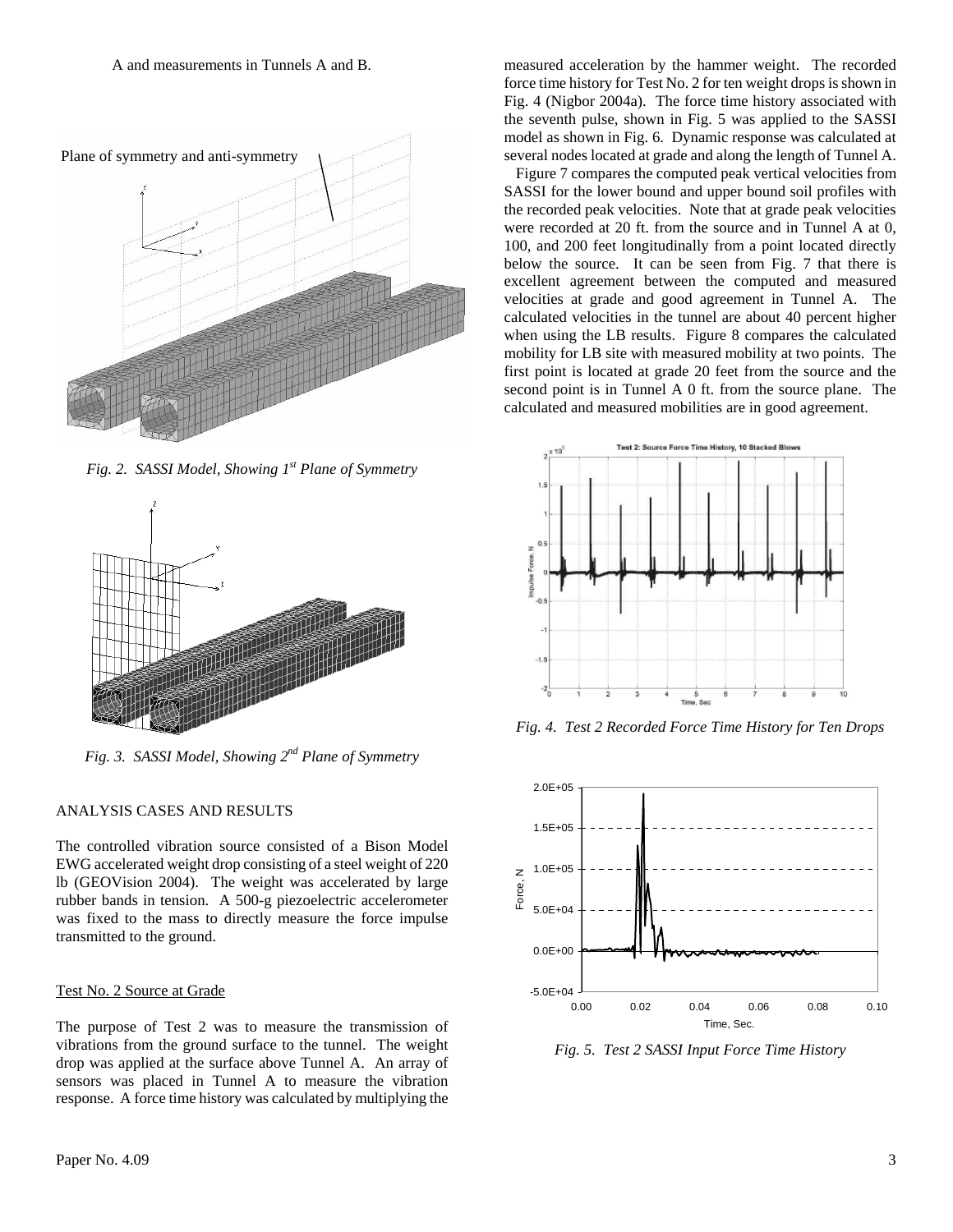

*Fig. 6. Location of Input Force, Test 2* 



*Fig. 7. Test 2 Comparison of Maximum Velocities* 



*Fig. 8. Test 2 Comparison of Mobilities* 

#### Test No. 3 Source in Tunnel A

The purpose of Test 3 was to measure the transmission of vibrations along the tunnel. The weight drop source was mounted on the hitch receiver in Tunnel A and the vibrations were measured along the tunnel with an array of sensors. The hammer force was applied to the SASSI model at a point corresponding to the surface of the tunnel invert.

The dynamic response of Tunnel A was calculated in terms of peak vertical velocity, mobility functions, and displacement transfer functions. Figure 9 compares the peak vertical velocities for LB and UB soil profiles with recorded peak velocities. The calculated values at locations from 0 ft. to 250 ft. in Tunnel A are presented. Note that the recorded values from Test 3 and Test 4 are shown in Fig. 9. Both filtered and unfiltered velocities are included. In general there is good agreement between calculated and recorded values at all available points. Also note that the calculated results are not very sensitive to the soil properties used.

#### Test No. 4 Source in Tunnel B

The purpose of Test 4 was to measure the transmission of vibrations through the soil between Tunnel A and Tunnel B. For Test 4, the same hammer setup in Test 3 was used. The GEOVision report notes that the source accelerometer did not function during the tests, so no source force data was available. In the SASSI analysis, the same force used for Test 3 was also used for Test 4. The source was applied in Tunnel A, and the vibrations were measured along Tunnel A and Tunnel B with an array of sensors placed in each tunnel.

The dynamic response of Tunnel B due to source in Tunnel A was calculated in terms of peak vertical velocity, and mobility functions. Figure 10 compares the peak computed vertical velocities for LB and UB soil profiles with recorded peak velocities. The calculated values are presented at points in Tunnel B from 0 ft. to 250 ft., measuring from the vertical plane where the source is applied. There is good agreement between calculated and measured values.

Figure 11 compares the calculated mobilities equidistant from the source. The first curve is the mobility in Tunnel A, 40 ft. from the source. The second curve is the mobility in Tunnel B again 40 ft. from the source. Since the distance from the center of Tunnel A to the center of Tunnel B is 40 ft, this places the point at 0 ft. from the vertical plane perpendicular to the two tunnels and where the source is located. It can be seen from Fig. 10 that the two curves are almost identical which indicates that the vibration propagation inside Tunnel A is similar to the propagation from Tunnel A to Tunnel B. In this case the parameter governing the vibrations is the distance of travel from the source.

Figure 12 compares the peak calculated displacements along the length of Tunnel A and Tunnel B for tests 3 and 4. A similar observation as the one described in the paragraph above can be made regarding the effect of distance on the degree of attenuation. The peak displacement in Tunnel A forty feet from the source is equal to 3.52E-05 cm and the peak displacement in Tunnel B forty feet from the source is equal to 3.27E-05 cm.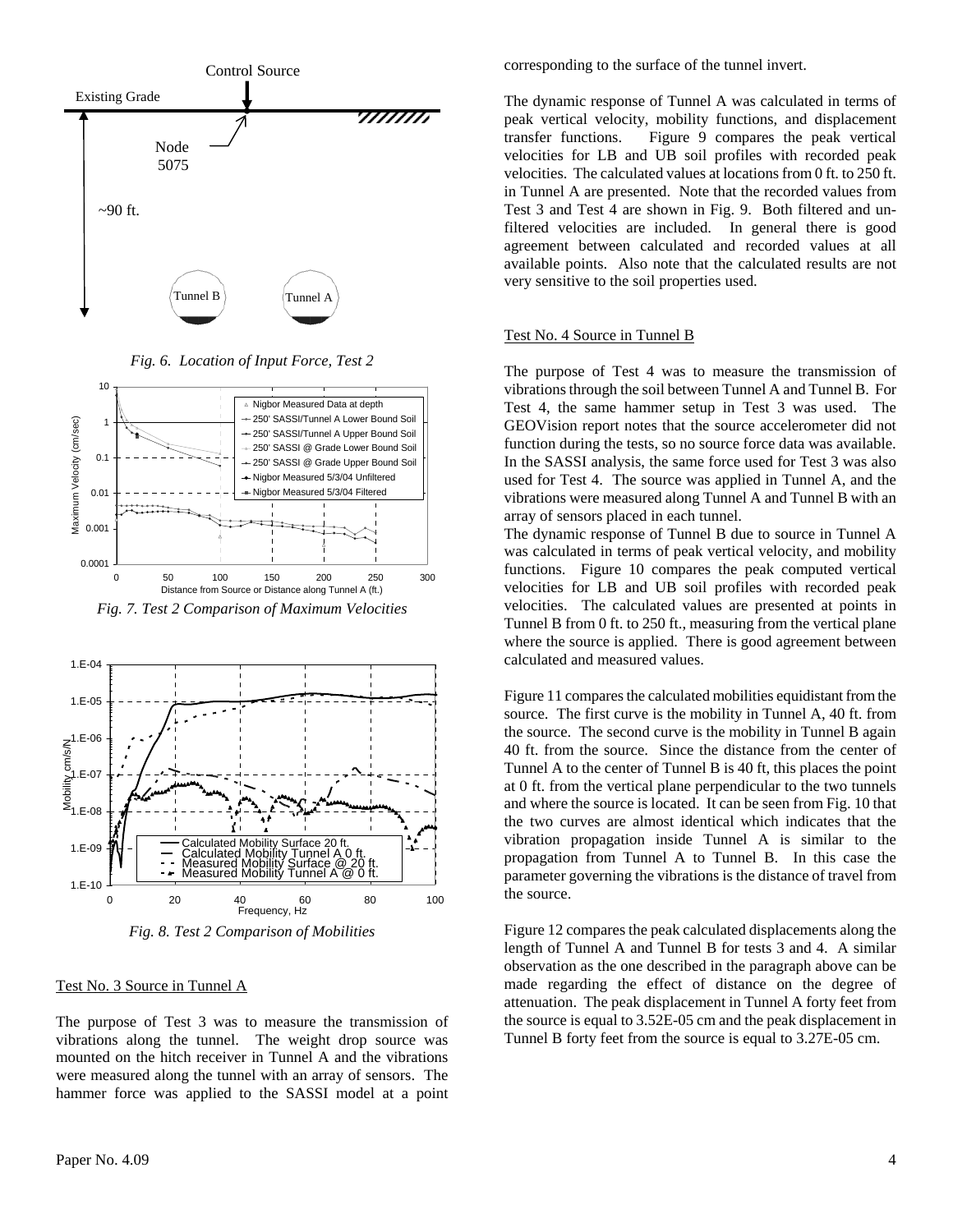

*Fig. 9. Test 3 Comparison of Maximum Velocities* 



*Fig. 10. Test 4 Comparison of Maximum Velocities* 



*Fig. 11. Comparison of Calculated Equidistant Mobilities* 



*Fig. 12. Calculated Peak Displacements in Tunnel A (Test 3) and Tunnel B (Test 4)Lower Bound Soil* 

#### **CONCLUSIONS**

The computer program SASSI was used to compute the response of a segment of the Los Angeles twin MTA Metro tunnels to forced vibrations. The analyzed segment was the same location where transmissibility measurements were previously made. A three dimensional model was used to represent the tunnels. Existing soil boring data were reviewed and appropriate soil properties for the site were developed. Due to uncertainties and limitations in the available data, the analyses were performed using lower bound and upper bound properties. The lower bound soil boring data provided a better agreement with the analytical results and was used for many of the graphical comparisons.

The SASSI analyses were performed for three loading cases simulating three tests that were done to characterize the transmission of vibrations from grade to a tunnel, 90 feet deep, transmission of vibrations inside one of the tunnels, and transmission of vibrations from one tunnel to the other tunnel. The recorded forcing function (source) in these tests was used as the input forcing function in the SASSI analysis.

The maximum velocities, mobility functions, and displacement functions were calculated for each test case. The results were compared with available recorded data. Based on these comparisons the following conclusions can be made:

- The good comparison between SASSI results and recorded data for all three tests provides calibration of the 3D SASSI model. This was achieved without excessive refinement of the SASSI model.
- The SASSI computer program can be used to predict the attenuation of vibrations emanating from various sources in facilities that are sensitive to vibrations such as ones that incorporate long electron-positron beams. These facilities may be located near surface or deep underground.
- The calculated vibrations in Tunnel A and Tunnel B are similar at points equidistant from the vibration source indicating that attenuation magnitude is more strongly